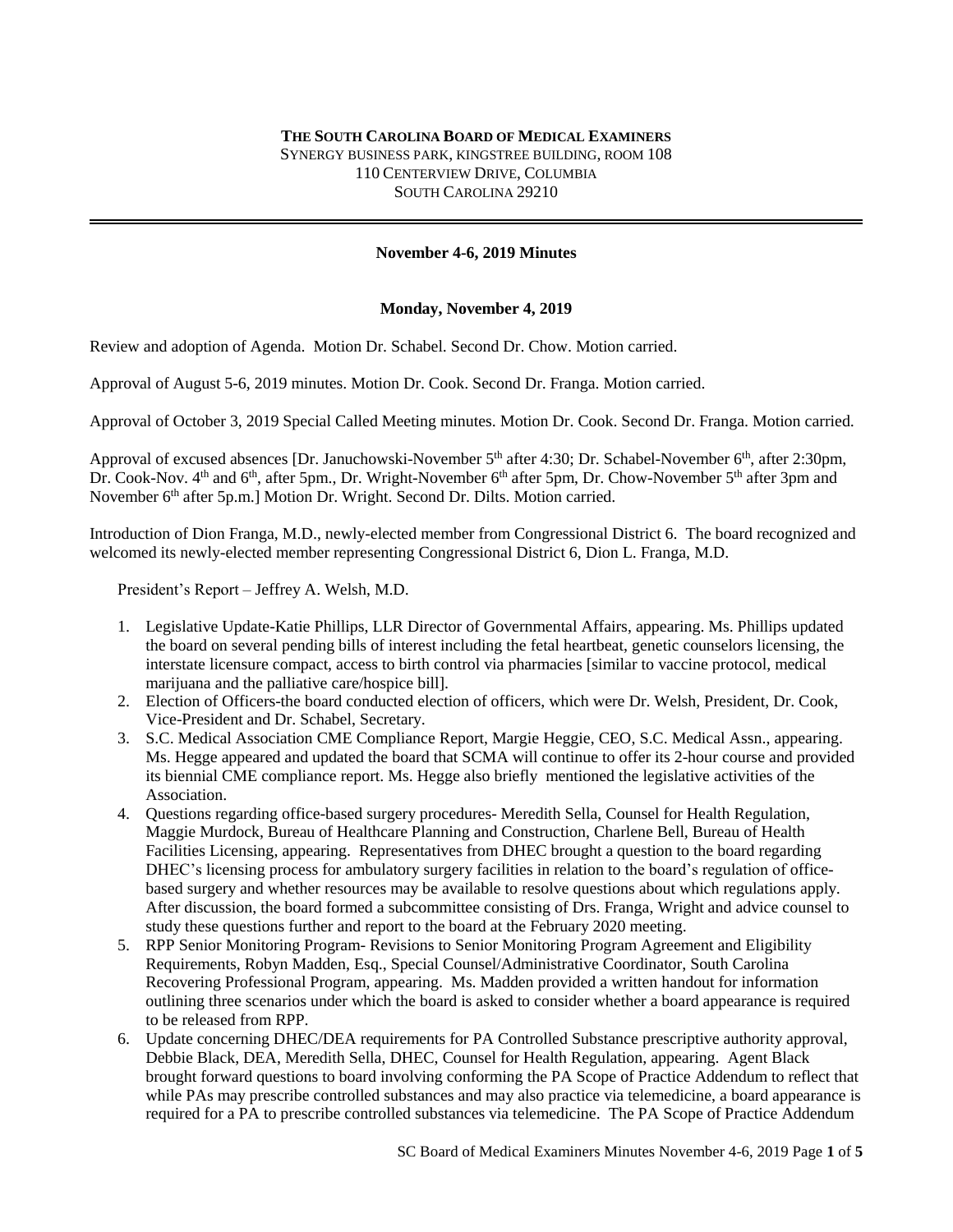will be updated to reflect this requirement and the addendum is also provided by the PA to DHEC as part of the DHEC/DEA to prescribe controlled substances.

- 7. Travel authorization for the National RX Drug Abuse and Heroin Summit in Nashville, TN April 13-16, 2020. The board approved Ms. Coleman to attend this conference.
- *8. Executive session to provide legal advice regarding communication received by the Board*
- 9. Board Member Training-The board received training and written materials in Ethics and Legal issues provided by the Office of Advice Counsel and the Office of Disciplinary Counsel.

Administrator's Report – Sheridon Spoon, Administrator

- 1. Physician Assistant Advisory Committee-Mr. Spoon advised that the committee is recommending to the board two rather than four meetings per year. The board accepted the proceedings and licensure applications of the committee. Dr. McCallum and Ms. Gillespie are recently appointed. Motion Dr. Schabel. Second Dr. Cook. Motion carried.
- 2. Respiratory Care Practitioner Advisory Committee- The board accepted the proceedings and licensure applications of the committee. Motion Dr. Wright. Second Dr. Schabel.
- 3. Acupuncture Advisory Committee-Leslie Jafarace, L.Ac. appeared and addressed the committee. The board accepted the proceedings and licensure applications of the committee. Ms. Jafarace noted that the committee and the board staff are working on clarification of the requirements for the Auricular Therapy license. At the most recent committee meeting, Mr. John Howard provided additional information concerning the certification requirements for this license since they are not identified in statute and there is a low number of certification programs nationwide. Motion Dr. Cook. Second Dr. Franga. Motion carried.
- 4. Elections update -District 1 and District 6-These two elections are ongoing. The District 1 and District 6 petition deadline is November 11, 2019. As of this date, there is one petitioner for each district. The board requested an answer to the question regarding the District 6 petition in the event there were not 50 signatures.
- 5. CE Broker Update-The board discussed CE Broker which is offered to medical board licensees and a way to track their CME. The basic account is free. Approximately 2300 licensees have enrolled. Dr. Cook indicated she had received feedback from physicians enrolled that they were directed to a higher level account. Mr. Spoon will follow-up with CE Broker on this.
- 6. 2020 Statement of Economic Interests filing deadline. Early reminder: Deadline-March 30, 2020. The board received as information this filing requirement.
- 7. Military Spouse Licensure fee issue and temporary license language in statute. After consideration, the board determined not to modify the requirements for this license.
- 8. Medical Disciplinary Commission-Consideration of appointment [Andrew D. Clark, M.D. of Anderson, S.C., District 3] the board appointed Dr. Clark to serve on the MDC. Motion Dr. Schabel. Second Dr. Wright.
- 9. Board member contact information update and designation of legislative contact and back-up legislative contact. Mr. Spoon distributed the board contact information and asked each member to update their information. The board designated Drs. Welsh and Cook as primary and back-up legislative contacts.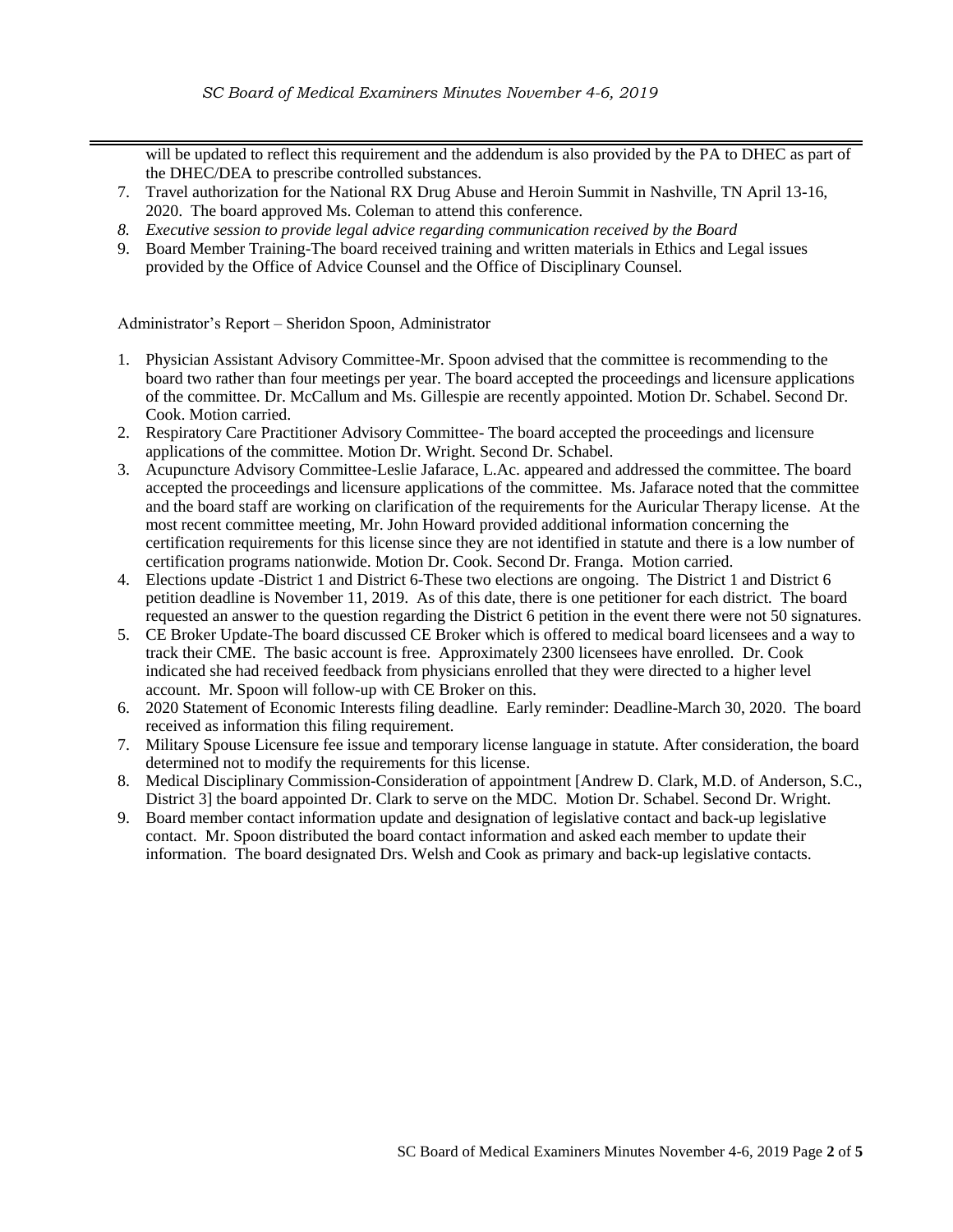# **Monday, November 4, 2019**

Petition for Release from terms and conditions. Granted. Motion Dr. Schabel. Second Dr. Dilts. Motion carried.

Petition for Release from terms and conditions. Granted. Motion Dr. Schabel. Second Dr. Dilts. Motion carried.

HAMMETT, David H., M.D., of Columbia, S.C., 2013-307, Petition for Reconsideration of board order Petition for Reconsideration of board order is denied. Motion Dr. Schabel Second Dr. Wright. Motion carried.

PATEL, Kevin V., M.D. of Napierville IL, 2018-398, MOA MOA is accepted and the board finds Dr. Patel violated the Medical Practice Act and the sanction is a public reprimand, investigative costs of \$200 within six months, that he not have prescribing authority for schedule two or three controlled substances until further order of this board, and that he may not petition for any change in this order for no less than one year. Motion Dr. Schabel. Second Dr. Cook. Motion carried.

# MOA

Letter of Caution. Motion Dr. Schabel. Second Dr. Dilts. Motion carried.

MOA

Dismissal. Motion Dr. Schabel. Second Dr. Dilts. Motion carried.

NASON, Barron S., M.D. of Isle of Palms, S.C., 2015-60, MOA

The Memorandum of Agreement is accepted. Public reprimand.

Respondent must complete a Recordkeeping course approved by the Board within six months and pay investigative costs of \$505. The Board reserves the right to do random chart audits of his practice at for appropriateness of both billing, documentation and appropriateness of examinations. Motion Dr. Schabel. Second Dr. Howell. Motion carried. Motion carried.

MOA

Letter of Caution. Motion Dr. Chow. Second Dr. Schabel. Motion carried.

*Public Comment/Recess*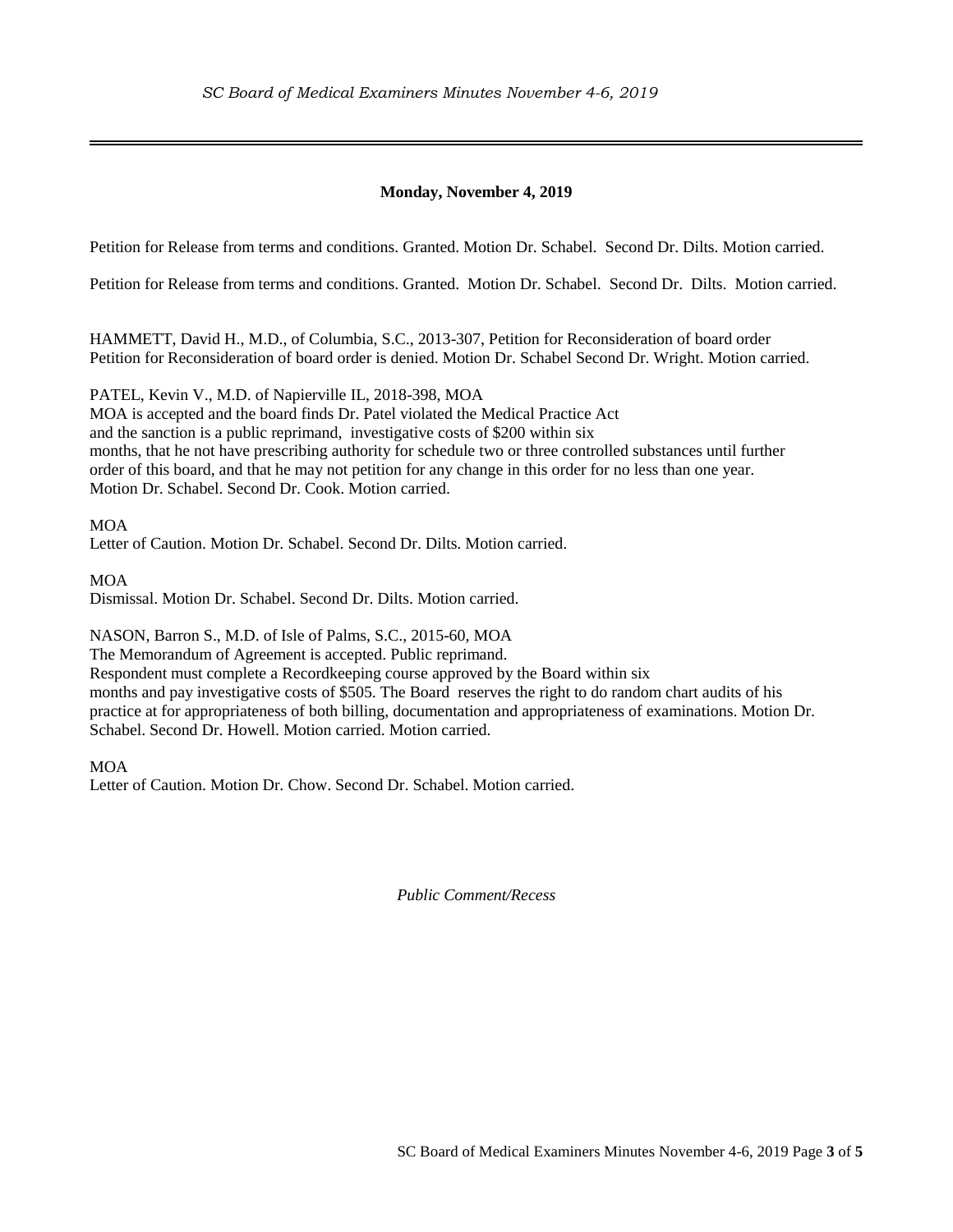# **Tuesday, November 5, 2019**

Office of Disciplinary Counsel and Office of Investigations and Enforcement Report Pat Hanks, Office of Disciplinary Counsel, Gregg Hinson, Office of Investigations and Enforcement

In addition to the case statistics and training received by OIE staff, there were 71 Dismissals, 33 Letters of Caution, 16 Formal Complaints and 1 Dismissal with an Order to Cease and Desist.

Motion to accept Dismissals-Motion by Dr. Cook. Second by Dr. Schabel. Motion carried. Motion to accept Letters of Caution- Motion by Dr. Januchowski. Second by Dr. Howell. Motion carried. Motion to accept Formal Complaints- Motion by Dr. Januchowski. Second by Dr. Wright. Motion carried. Motion to accept Order to Cease and Desist Motion by Dr. Januchowski. Second by Dr. Schabel. Motion carried.

#### MOA

Dismissal. Motion Dr. Howell. Second Dr. Schabel. Motion carried.

#### MOA

Dismissal. Motion Dr. Schabel. Second Dr. Cook. Motion carried.

CAMERON, Robert A. M.D., of Broomall, PA, Applicant for Licensure Approved for licensure without condition. Motion Dr. Cook. Second Dr. Schabel. Motion carried.

#### MOA

Private reprimand. Payment of investigative costs and completion of a prescribing course within six months approved by the Board. Motion Dr. Schabel. Second Dr. Wright. Motion carried.

ALHATOU, Mohammed I., M.D of Orangeburg, S.C., 2017-501, Petition for Reinstatement Petition granted. The order of temporary suspension is lifted. Lifting of the temporary suspension will be without prejudice to the State, in regard to any future action. Motion Dr. Schabel. Second Dr. Wright. Motion carried.

## MOA

Letter of Caution. Motion Dr. Schabel. Second Dr. Januchowski. Motion carried.

## MOA

Continued. Motion Dr. Dilts. Second Dr. Wright. Motion carried.

## **MOA**

Letter of Caution. Motion Dr. Schabel. Second Dr. Howell. Motion carried.

## MOA

Letter of Caution Motion Dr. Schabel. Second Dr. Januchowski. Motion carried.

*Public Comment/Recess*

SC Board of Medical Examiners Minutes November 4-6, 2019 Page **4** of **5**